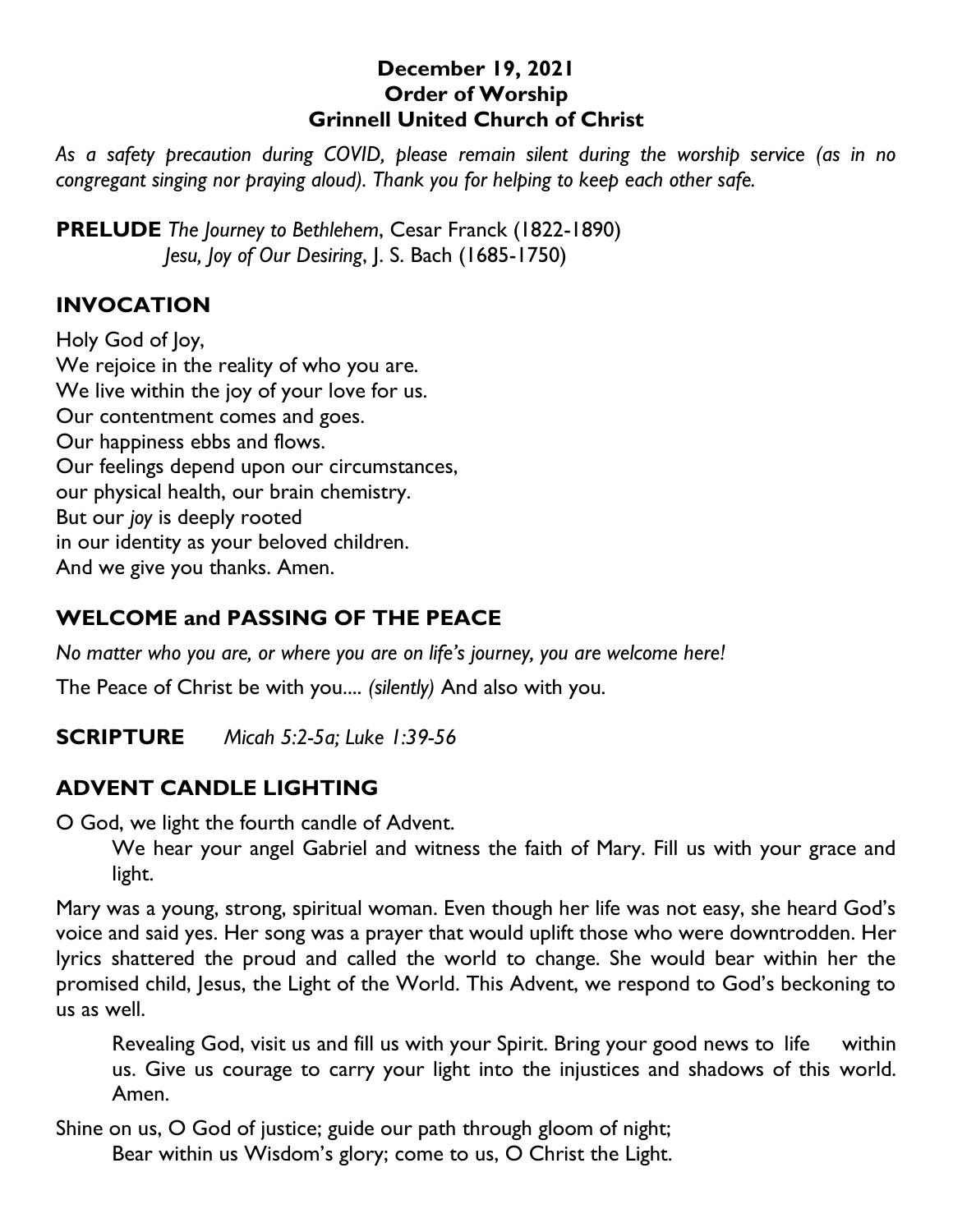## **CHRISTMAS PAGEANT**

MC *(Anderson Schirm):* Good morning, friends and family, and welcome to our 2021 children's and youth Christmas service! We are delighted to be here, both in-person and online, with our church family.

This is an important story we'll be telling you today, made all the more special because today marks the first time that many of our church children have been here in almost two years. We all know that today's children's service is not the same as in the past. While there will be singing and music, it won't be the same as our church choir or children singing together. Nonetheless, we have enthusiastically pulled together our various talents and interests to create this service for you, so let's do our best to lift our voices and make a joyful noise this morning.

Before we get started, thank you. Thank you for your willingness to be creative, flexible, and supportive of our children and youth during this interesting season in the life of our world and church. May our efforts to celebrate the prince of peace, even as we modify our celebration, usher in a time of renewal and hope for the coming year.

Now, as our first joyful noise, Alex Chedester and Rosie Leasure will play "Jingle Bells" for you on their band instruments.

SPECIAL MUSIC: *Winter Medley* performed by Rosie Leasure (trombone); Alex Chedester (baritone)

MC *(Isaac Sandquist):* A joyful noise indeed! Let us pray.

Gracious God,

We give thanks for the technology that has kept us together as a church family over the past two years. We give thanks for science, for the vaccinations that have made it safer for us to come together today to celebrate the coming birth of your son, Jesus. As we participate from our socially distanced pews or from the comforts of our own homes, we remember all of those who are not able to be here. We pray for comfort and peace – reminding us all of your love and care for all creation. Open our hearts, God, as we hear from our children and youth this morning. May this return to one of our most beloved traditions be filled with grace and patience. May we be reminded that you are present in our midst no matter the medium or the time that has gone by. It is in your grace and by your love that we gather today. Amen.

MC *(Alex Chedester):* Ok, I have just received word that the donkeys have been fed and the lambs have finished nursing, so that means it is time to listen to Nora Laver as she helps set the scene with her favorite carol "The Holly and the Ivy."

SPECIAL MUSIC: *The Holly and the Ivy,* performed by Nora Laver and John Rommereim

MC *(Alex Chedester):* Now we will begin with the nativity story as told in the gospel writings of Luke and Matthew. Let us listen together as we hear from those who were there…

JOSEPH *(Holden Smith):* In those days a decree went out from Emperor Augustus that all the world should be registered. This was the first registration and was taken while Quirinius was governor of Syria. All went to their own towns to be registered. I, Joseph went from the town of Nazareth in Galilee to Judea, to the city of David called Bethlehem, because I was descended from the house and family of David. I went to be registered with Mary, to whom I was engaged and who was expecting a child.

ANGEL CHOIR: *O Little Town of Bethlehem*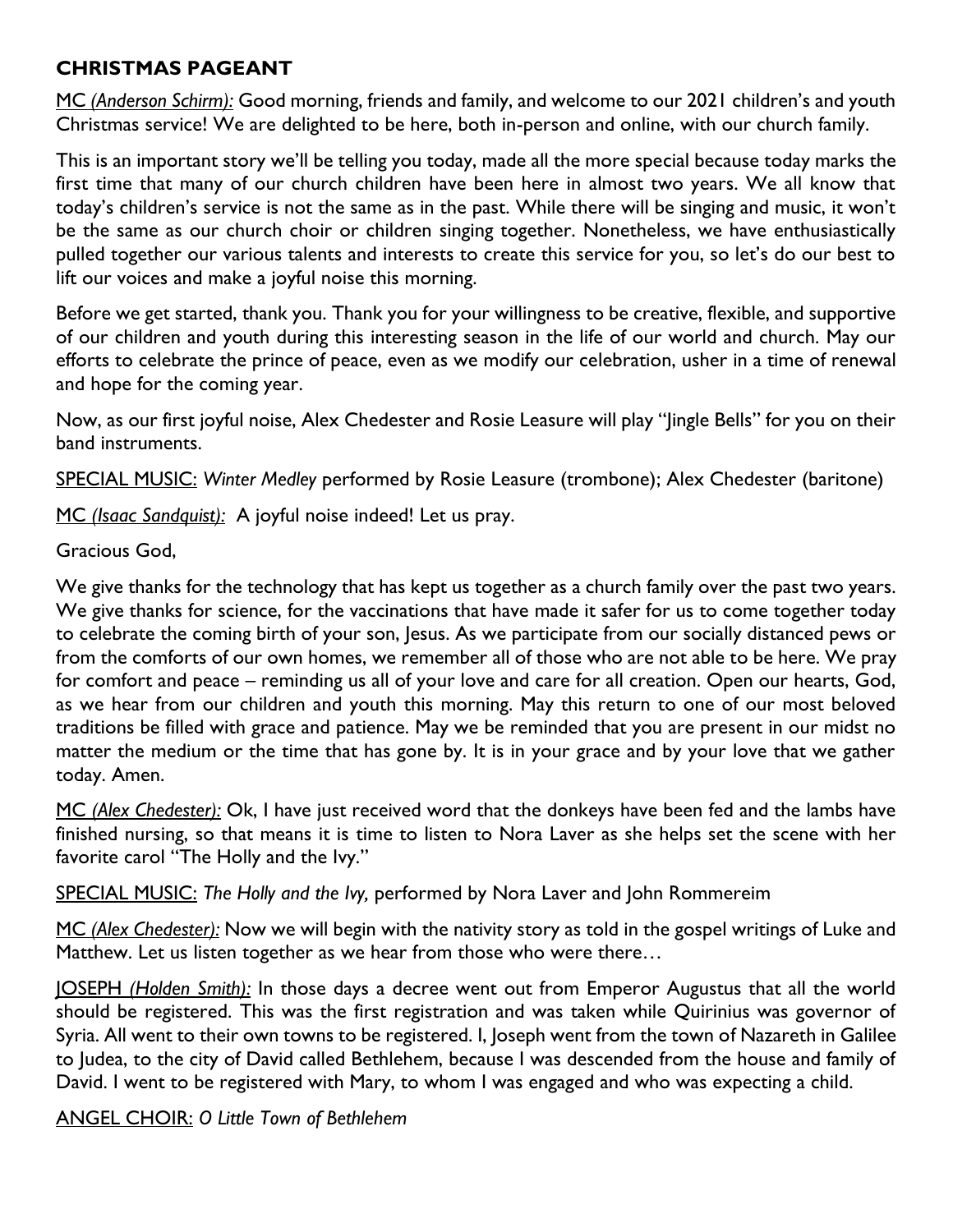MARY *(Ryen McGee):* While we were there, the time came for me, Mary, to deliver my child. I gave birth to my firstborn son and wrapped him in bands of cloth, and laid him in a manger, because there was no place for us in the inn.

INNKEEPER *(TBD):* While Matthew and Luke don't really mention them, there were of course animals who shared the manger where Mary laid her baby. I should know – I'm the innkeeper, and when I had no room for them in the inn, I knew that my friendly beasts would help keep the baby warm in the stable.

SPECIAL MUSIC: *The Friendly Beasts,* performed by the Rodrigues Family

ANGEL *(Gabe Schirm):* In that region there were shepherds living in the fields, keeping watch over their flocks by night. Then we, the angels of the Lord stood before them, and the glory of the Lord shone around them, and they were terrified.

ANGEL *(Clara Dillon):* But I, said to them, "Do not be afraid; for see – I am bringing you good news of great joy for all the people: to you is born this day in the city of David a Savior, who is the Lord.

ANGEL *(Greta Sandquist):* This will be a sign for you: you will find a child wrapped in bands of cloth and lying in a manger.

SHEPHERD *(Jacob Dillon):* And suddenly there was before us a multitude of the heavenly host, praising God and saying "Glory to God in the highest heaven, and on earth peace among those whom God favors!"

SPECIAL MUSIC: *Go Tell it on the Mountain,* performed by Clara Dillon and Greta Sandquist, accompanied by Kelly Sandquist

SHEPHERD *(Jacob Dillon):*When the angels had left us and gone into heaven, we shepherds said to one another, "Let us go now to Bethlehem and see this thing that has taken place, which the Lord has made known to us." So we went with haste and found Mary and Joseph, and the child lying in the manger. When we saw this, we made known what had been told to us about this child, and all who heard it were amazed at what we told them.

#### ANGEL CHOIR: *Away in the Manger*

MARY *(Ryen McGee):* But I, Mary, treasured all these words and pondered them in my heart. The shepherds returned, glorifying and praising God for all they had heard and seen, as it had been told them and as I had experienced.

MC *(Anderson Schirm):* It is time to hear from the Sandeno family, who will sing and speak for us about the Three Kings.

SPECIAL MUSIC: *Three Kings* performed by the Sandeno Family

WISEPERSON 1 *(Clara Sandeno):* In the time of King Herod, after Jesus was born in Bethlehem, we wise people from the East came to Jerusalem, asking "Where is the child who has been born king of the Jews? For we observed the star at its rising, and have come to pay him homage."

WISEPERSON 2 *(Cameron Sandeno):* We set out; and there, ahead of us, went the star that we had seen at its rising until it stopped over the place where the child was. When we saw that the star had stopped, we were overwhelmed with joy.